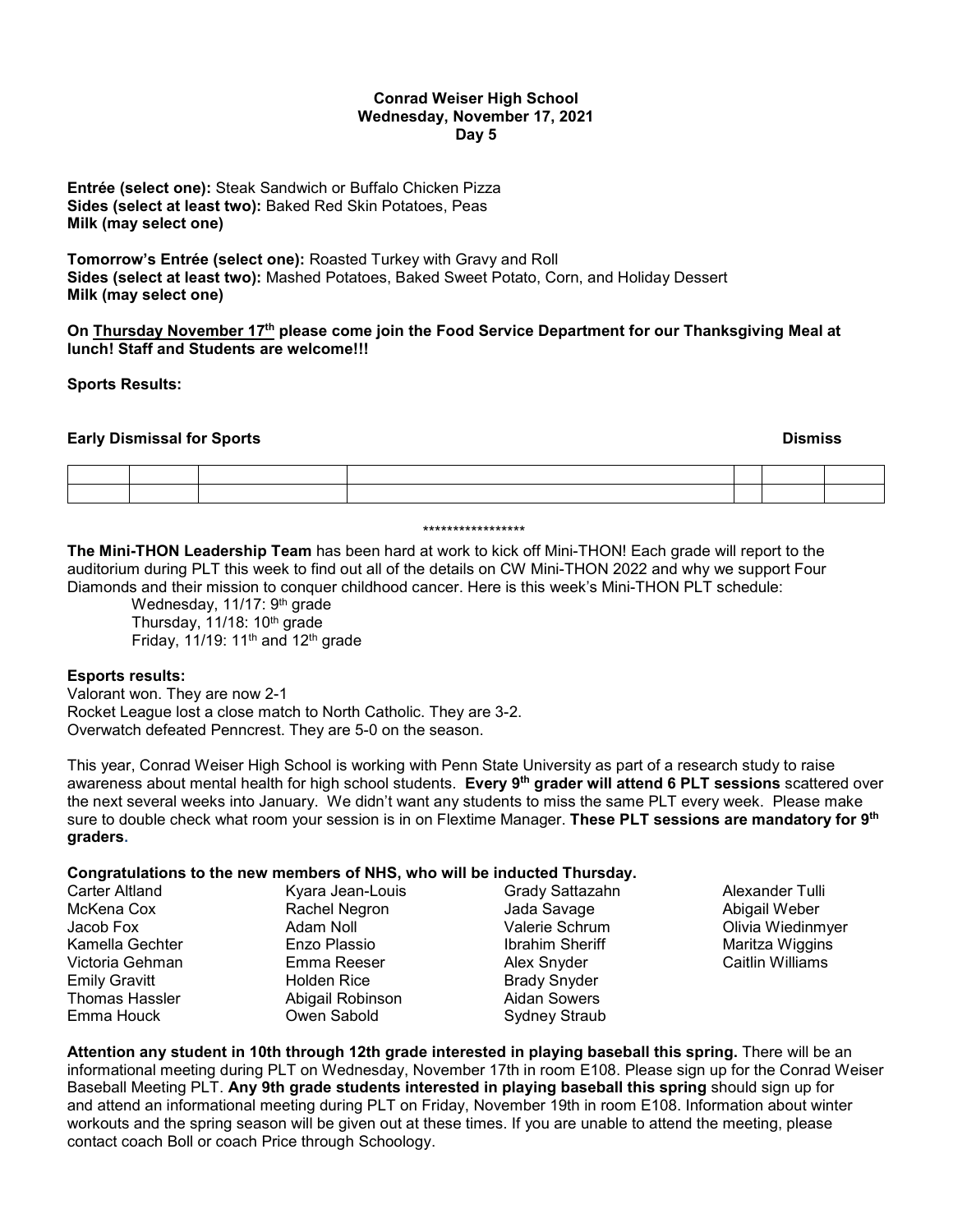**Planning for the CW Senior class graduation party is on the way!** Please help us raise funds to give our Seniors an awesome and safe party. Thinking of giving gift cards for the holidays? Or, simply shopping for groceries? Purchase gift cards from us to use in your gift giving/shopping and you will be helping us raise funds without spending any extra money! Copies of the order form are available in the high school office or on Schoology. Orders are due by Tuesday, 11/30, and pick up will be on Monday, 12/13 (from 3:00-5:00 pm).

There will be a mandatory mtg for **anyone interested in playing for the 2022 Varsity Softball Team** on Friday, December 10,2021 during the PLT Block in the Auditorium. Important information will be handed out and discussed. It is very important that all interested Players attend. If you are unable to attend the mtg, please reach out to Coach Wenrich in order to get the important information.

**CW Travel PLT** – Join us on Tuesdays during PLT to help choose a CW Travel Trip Itinerary for Summer (June) of 2023. The sooner students choose a destination, the more time the group will have for enrollment and fundraising. Join us to find more about how CW Travel works. See Mr. Bright in C107 with questions. We are diversifying and offering more trips going forward. Mr. Zeitzer and Ms. Gerhart can also help to answer questions you may have about CW Travel and international travel opportunities.

# **SENIORS: ADDITIONAL SCHOLARSHIP OPPORTUNITY EQUITABLE EXCELLENCE SCHOLARSHIP**

 This program awards students from across the country who work hard to make a positive and lasting impact in their communities & beyond. Applicants must: demonstrate ambition and self-drive as evidenced by outstanding achievement in school, community, or work activities, be current high school seniors who plan to enroll full-time in an accredited 2 or 4 year college or university in the United States for the entire upcoming academic year, be a U.S. citizen. To learn more & apply, visit [https://learnmore.scholarsapply.org/equitableexcellence/.](https://learnmore.scholarsapply.org/equitableexcellence/) The deadline to apply is December 17, 2021.

**STUDENTS:** Discover a college alternative career path that gives you valuable, in-demand skills & preps you for entry into an apprenticeship program. ABC Keystone is now accepting applications for the Spring 2022 construction preapprenticeship class. Complete details and application are available in the Counseling office.

**Attention students: BCTC is now accepting applications for the 2022-2023 school year.** Applications are completed online and can be found at [www.berks](http://www.berks/) career.com. Students should also drop off their 2 teacher recommendations, essay, and BCTC Admissions Agreement to Mr. Michael in the Counseling Office. The application deadline is December 7, 2021. If you have any questions, please reach out to your counselor. Link to apply: <https://ctcportal.csiu-technology.org/BerksCTC/Form/Entry/BCTCApplicationV257/Weiser/2022-2023>

**JUNIORS & SENIORS:** Upcoming college representative visits:

| Wednesday November $17th$ @ 1:00 | Immaculata University |
|----------------------------------|-----------------------|
| Thursday November $18th$ @ 1:30  | Moravian University   |

Are you a singer? A dancer? A gymnast? An athlete? Do you enjoy public speaking? Do you like the idea of working in a supportive, team environment? **CWHS Musical will be holding auditions on November 15th, 16th & 17th for their 2022 production of Disney's** *Newsies,* **and we encourage you to take a risk, and "seize the day!"** No "Musical" experience necessary! ALL ARE WELCOME! Auditions will take place at 6:30 PM, with Vocal Auditions on Monday, Dance Auditions on Tuesday, and Callbacks on Wednesday. More information can be found on Schoology & @cwhsmusicalinfo on FB, IG & Twitter.

**Attention athletes:** Physical paperwork is online this year!

- If you did not play a fall sport, you and a parent must create accounts at [www.planeths.com](http://www.planeths.com/) to complete all of your physical paperwork. You will need to print Sections 6 and 7 to take to your physician, then upload section 7. The physical must be dated after **June 1, 2021**!
- If you played a fall sport, you will need to log on to your planeths.com account and complete Section 8, the Recertification. If an injury has occurred since the initial physical was done, you will need to also complete Section 9, have it signed by a physician, and upload it.
- If you did not play a winter sport but already created your accounts at planeths.com to play a winter sport, you can check with Mrs. Bright [\(w\\_bright@conradweiser.org\)](mailto:w_bright@conradweiser.org) or Ellen Cerasoli [\(e\\_cerasoli@conradweiser.org\)](mailto:e_cerasoli@conradweiser.org) to see if you are already on the roster.